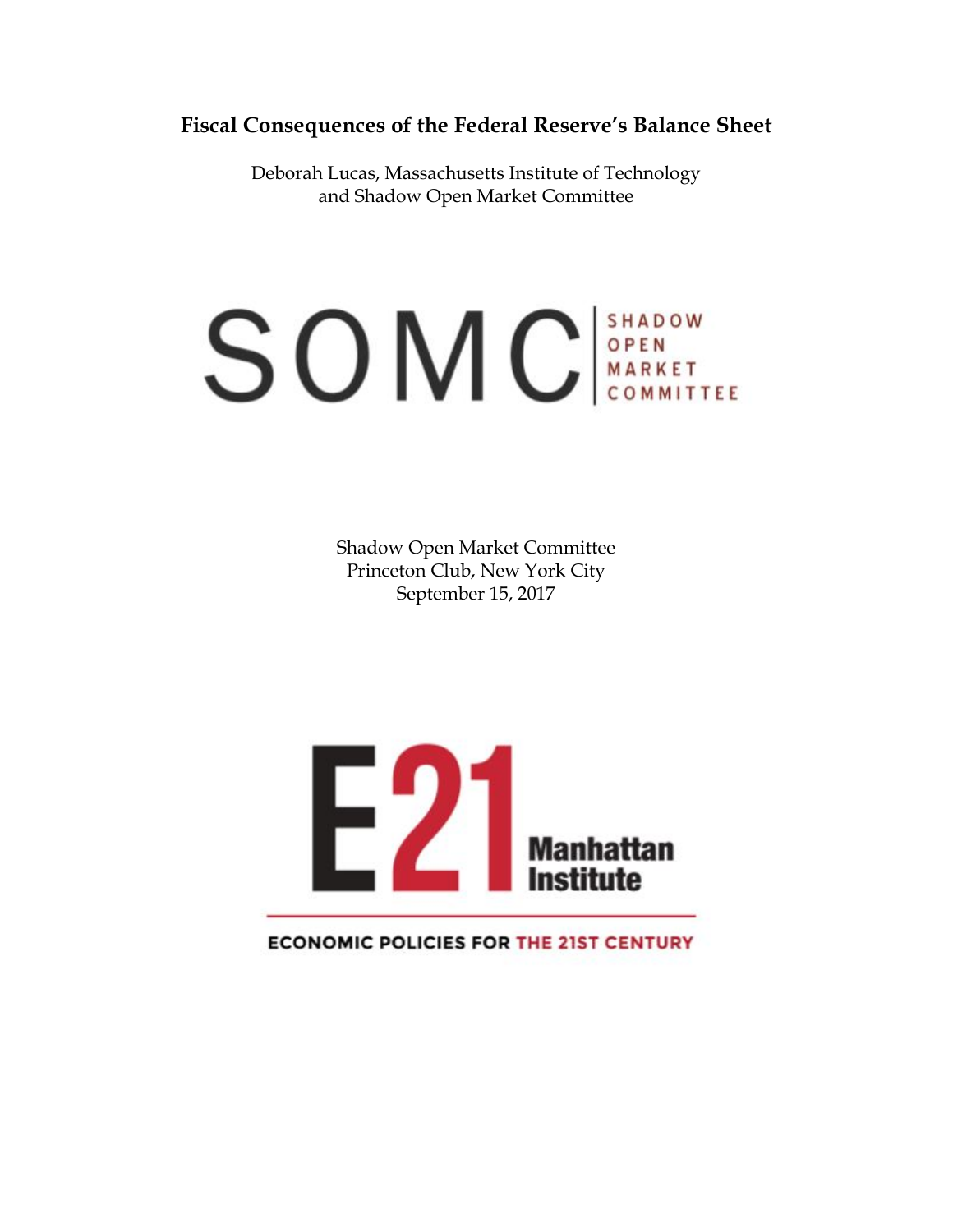## 1. Introduction and Summary

Major changes in Federal Reserve policies over the last decade have raised concerns that some of its actions have crossed the line from monetary to fiscal. Policies that have drawn attention for potential fiscal implications include the five-fold growth in the Federal Reserve's balance sheet since 2007, its continuing investments in mortgagebacked securities (MBSs), and the creation of (now-expired) large-scale emergency liquidity facilities during the financial crisis.

In this note I suggest several possible criteria for classifying central bank policies as fiscal, and provide estimates for the dollar size of the main fiscal effects that are identified. My preferred definition classifies a central bank policy as fiscal when it confers a subsidy, or when it has a direct effect on government spending or revenues. However, the definition excludes pecuniary externalities that arise from its influence on market prices. Significant Federal Reserve policies identified as fiscal under this criterion include: (1) accommodation of additional federal spending arising from the misleading cash accounting for Federal Reserve remittances; and (2) uncompensated risk-bearing arising from purchases of securities at below market prices through some of the emergency liquidity facilities.

The effects of the Federal Reserve's balance sheet expansion on the size of its remittances--and hence on reported budget deficits--is significant. Remittances over the 2007-2016 period totaled \$742 billion, which is about \$363 billion more than had those payments grown at a 2% annual rate from the same 2007 starting point.

The budget treats remittances as revenues that have no offsetting costs. However, the main generator of remittances is net interest from economically neutral transactions: the Federal Reserve funds open market security purchases by issuing liabilities in the form of reserves of equal value. Although the combined transactions do generate cash flows that on average are positive because there is a market return for bearing risk, there is no value creation. The budgetary treatment obscures the financial status of the government by effectively treating as free money the market premiums earned on the Federal Reserve's portfolio that are compensation for the costs of interest rate, prepayment, and liquidity risk that ultimately fall on taxpayers. The appearance of profits also accommodates higher spending levels than would likely occur under a more accurate accounting regime.

The emergency liquidity facilities created during the financial crisis created the prospect that the Federal Reserve would be called upon to buy trillions of dollars of commercial paper and asset-backed securities. However, because those facilities were structured so as to protect the Federal Reserve from most of the associated risks, the fiscal effects were modest. For the most part credit risk was absorbed by Treasury through the Troubled Assets Relief Program, or participants were charged fees commensurate with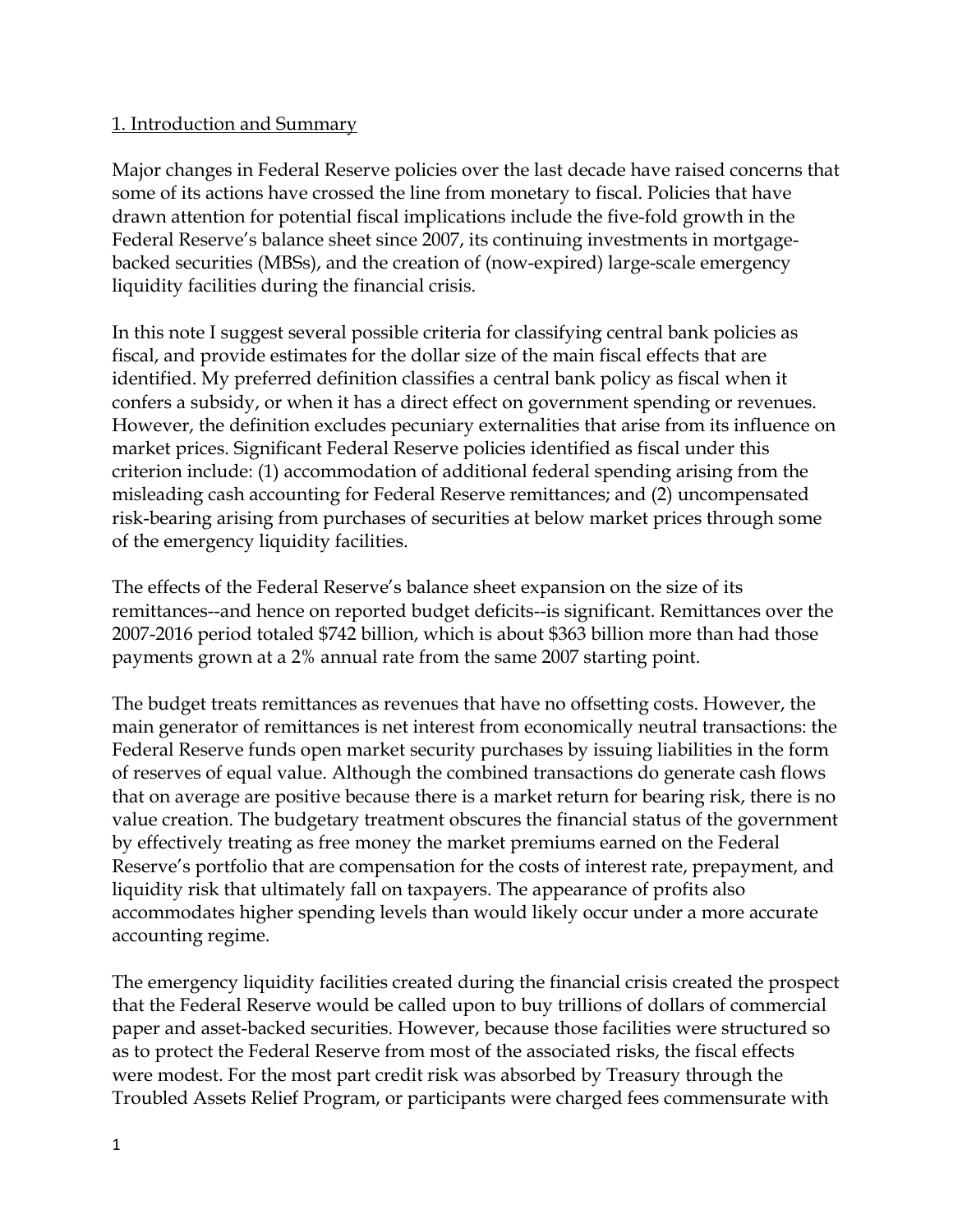the risk transferred. A 2010 study by the Congressional Budget Office concluded that the subsidies associated with uncompensated risk-bearing by the government on those facilities at their inception totaled \$21 billion on a fair value basis.[1](#page-2-0) The costliest individual program, the Term Asset-Backed Securities Loan Facility also known as TALF, had a subsidy of about \$2 billion.

Some have suggested that the Federal Reserve's purchases of non-Treasury securities particularly its \$1.8 trillion in MBS holdings--constitutes fiscal policy. However, those securities are bought and sold at market prices and hence no subsidies are conferred from the Federal Reserve's activities. The pecuniary externalities from those purchases are qualitatively similar to those associated with traditional monetary policies that alter prices in credit markets. Under the proposed taxonomy, open market transactions involving non-Treasury securities would not be considered fiscal.

In sum, the largest fiscal effects of Federal Reserve policy are through remittances and their disposition through the budget process. With the massive expansion of asset holdings and the shift to longer-term and riskier holdings, remittances have created hundreds of billions of dollars of budget capacity. While this fiscal effect may be unintentional on the part of the Federal Reserve and not under its direct control, the situation is problematic. The budgetary treatment of remittances obfuscates the true financial position of the government and the risks borne by taxpayers through the government's consolidated balance sheet. The situation also entails risk for the Federal Reserve and its independence. How dependent is Congress on this source of revenues? How will legislators react if rate increases, or a balance sheet contraction, cause revenues to sharply fall or even become negative? A straightforward way to reduce the distortions would be to change the accounting for remittances so as to eliminate the appearance of a free lunch, but lawmakers are unlikely to show enthusiasm for a change that further ties their hands. Shrinking the Fed's balance sheet would reduce but not eliminate those tensions.

# 2. What Makes Federal Reserve Policies Fiscal?

There is not a conceptual agreement among economists about when monetary policy crosses the line into fiscal policy. Stock definitions tend to equate monetary policy with the actions of central banks, making the actor and purpose focal. For example, the Federal Reserve states, "Monetary policy is the Federal Reserve's actions, as a central bank, to achieve three goals specified by Congress: maximum employment, stable prices, and moderate long-term interest rates in the United States."[2](#page-2-1) By contrast, fiscal policy is typically synonymous with a government's tax and spending policies. It

l

<span id="page-2-0"></span><sup>1</sup> Congressional Budget Office, "The Budgetary Impact and Subsidy Costs of the Federal Reserve's Actions During the Financial Crisis," May 2010

<span id="page-2-1"></span><sup>2</sup> https://www.federalreserve.gov/monetarypolicy.htm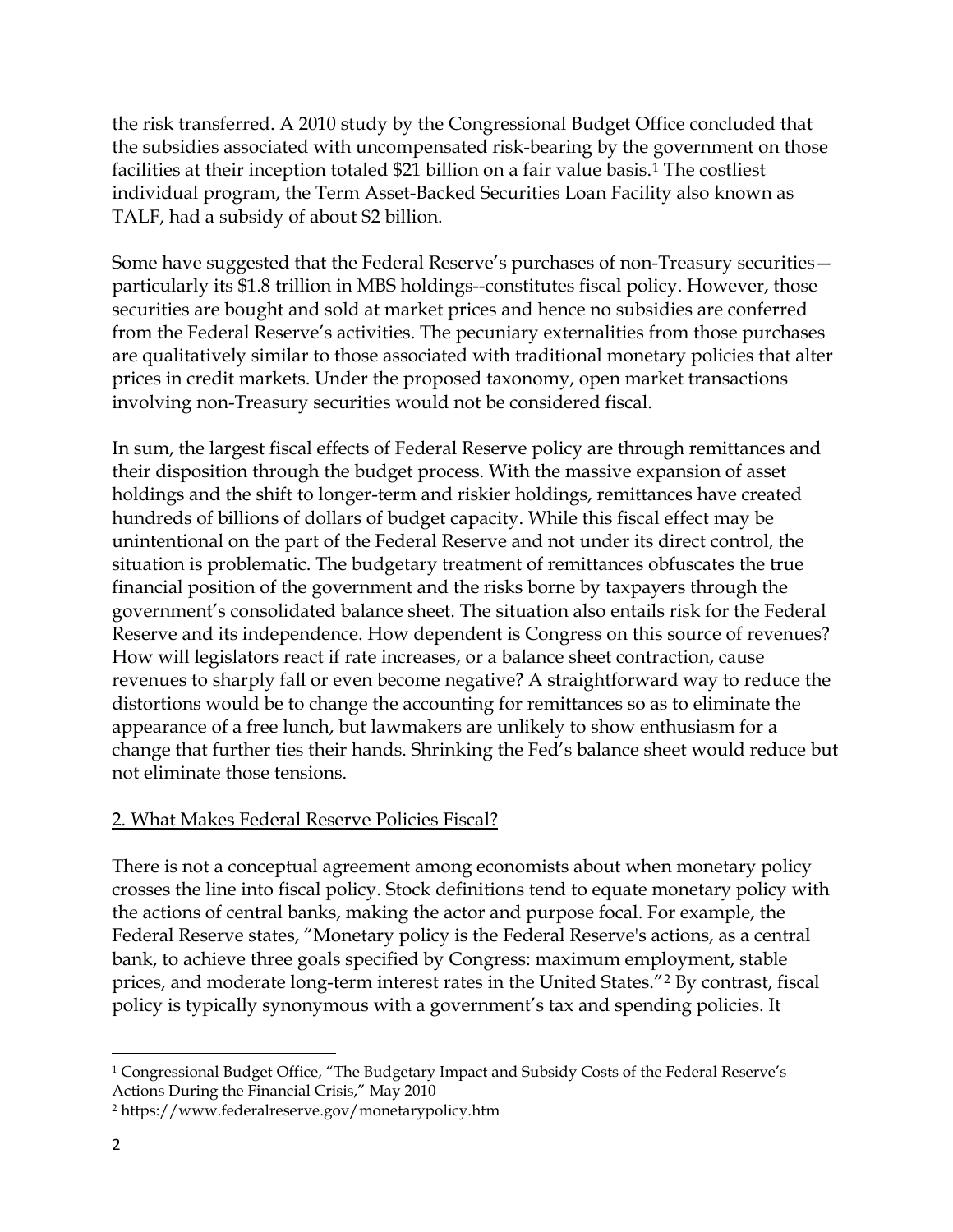emphasizes actions rather than intent, and pertains to a wide variety of government actors (e.g., legislatures, federal agencies, state and local governments).

Some hold the view that all central bank policies that affect real resource allocations should be considered fiscal because their effects are equivalent to what could be achieved through a combination of tax and spending policies. From that perspective, only price level or inflation policies could be considered purely monetary. I am sympathetic to this viewpoint. However, the aim here is to more narrowly identify and quantify Federal Reserve policies that have fairly direct analogs in policies that typically require legislative authorization and that have budgetary consequences.

To that end, the working definition used here is: *a central bank policy is fiscal when it confers a net subsidy to a private entity, or when it has a direct effect on government spending or revenues*. Central banks confer subsidies when they purchase securities or provide services at below-market prices. The potential for such subsidies was evident in the emergency liquidity purchase facilities that were created during the financial crisis. As explained in the next section, the main channel for direct effects from Federal Reserve policies on the federal budget is via the remittances that the Federal Reserve pays to Treasury, which arise from the excess of cash earnings on balance sheet assets and other revenues over interest payments and other expenses.

Note that this definition makes no special distinction between transactions involving Treasury securities and those involving private securities. If the Federal Reserve were to purchase a Treasury bond at an above-market price it would have a fiscal effect measured by the amount of the overpayment. However, if the Federal Reserve were to purchase a high-risk mortgage or corporate bond at a fair market price, there would be no fiscal effect because there is no subsidy. Relatedly, the assumption of credit risk is not in itself fiscal; along with other priced risks such as prepayment, interest rate and liquidity risk, it only gives rise to fiscal effects when the Federal Reserve transacts at non-market prices.

This definition also excludes pecuniary externalities that arise from a central bank's influence on market prices. The justification for treating pecuniary externalities as monetary rather than fiscal is that in fact a well-established role of monetary policy is to influence interest rates, and thereby the relative prices of goods and services that are interest rate sensitive. The mechanism is similar whether those relative price changes are accomplished through transactions involving government securities or through purchases and sales of other types of credit instruments.

A practical effect of these exclusions is that I do not treat the reductions in mortgage interest rates arising from the Federal Reserve's open market purchases of MBSs as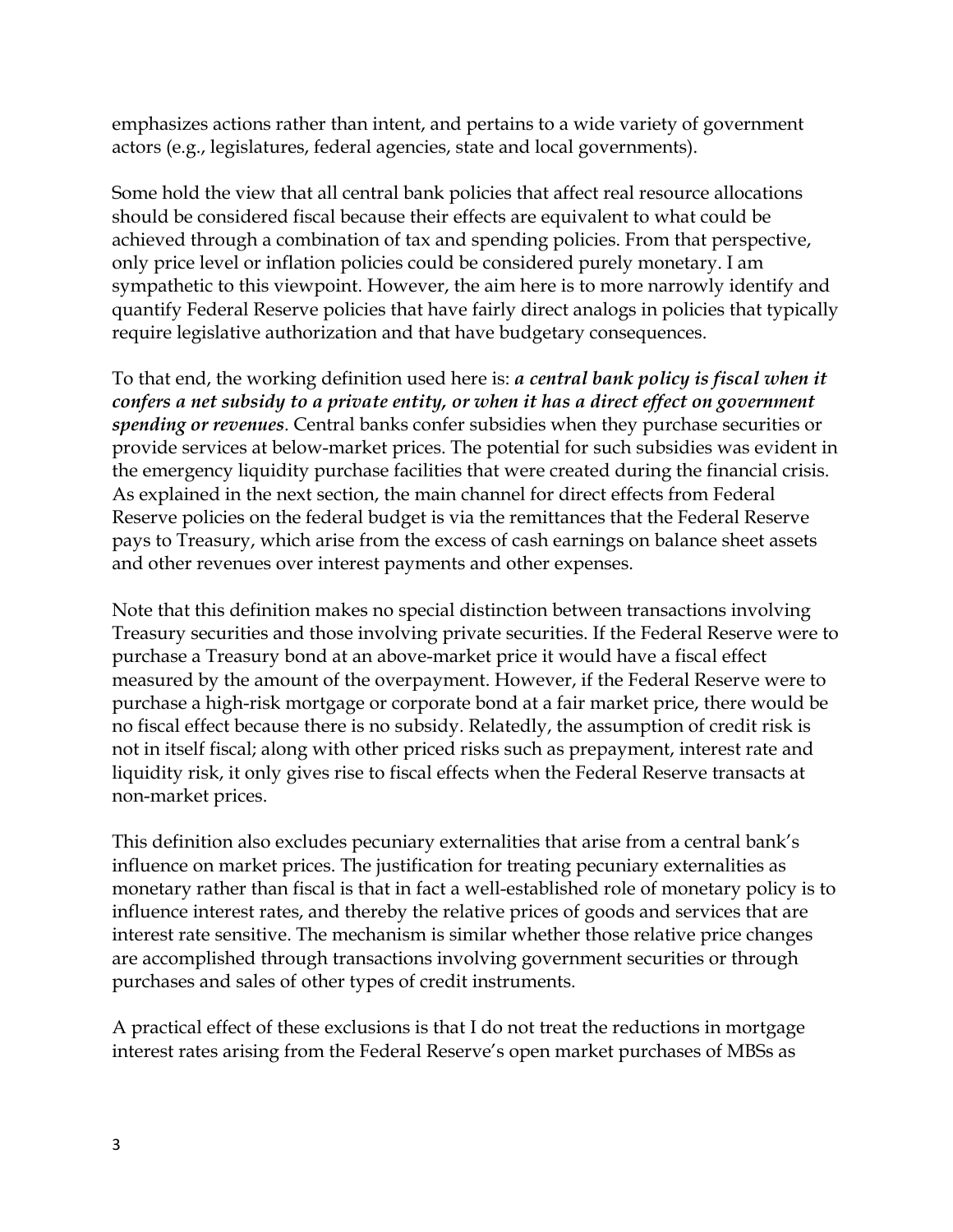fiscal.[3](#page-4-0) It should be noted that the MBSs currently held by the Federal Reserve are insured against credit risk by Fannie Mae or Freddie Mac, which in turn have a Treasury backstop that makes them effectively government securities.

### 3. Fiscal Effects of Remittances

Remittances to Treasury grew from \$34.6 billion in 2007 to a peak of \$107 billion in 2015 (Figure 1). The 2015 figure includes a special assessment of \$19.3 billion that was part of a surface transportation bill known as the FAST Act. Remittances are projected to decline as the balance sheet begins to shrink and the share of MBSs is reduced.

Remittances, which are paid from the Federal Reserve's cash receipts net of its expenses, are largely driven by the difference between the interest the earned on its portfolio of assets and the interest it pays on its liabilities. The interest rate differential is typically positive for several reasons. The maturity of its liabilities, which consist primarily of currency and bank reserves, is much shorter than that of its assets, and short-term rates at a given point in time are generally lower than long-term rates. This has led to the description of the Federal Reserve's balance sheet as a classic "carry trade," the strategy of financing long-term investments by rolling over short-term borrowing. A carry trade is a risky strategy[.4](#page-4-1) Although likely to yield positive cash flows, a sufficiently large increase in interest rates could cause financing costs to exceed interest earnings. The investments in MBSs involve additional risks as well, exposing the Federal Reserve to prepayment risk along with interest rate risk[.5](#page-4-2)

A useful abstraction is to consider a simplified version of the balance sheet consisting only of long-term Treasury securities financed with excess reserves. To attract excess reserves the Fed has to pay banks a market rate of interest. At the same time the Fed earns a market rate of interest on its Treasury holdings. If the Federal Reserve increases excess reserves by \$1 million and uses the proceeds to buy \$1 million of additional Treasury securities, the net present value of the transactions is zero—there has been no change in its net worth. Nevertheless, the Federal Reserve, or any financial institution that engaged in similar transactions, could expect future cash flows to increase because of the term premium.

It is well understood by market participants that the positive expected cash flow is compensation for the risk of holding the longer-term Treasury securities funded with short-term liabilities, and that there is no free lunch from that transaction. The astute investor is also aware that the risk associated with the transaction has to be absorbed by

l

<span id="page-4-0"></span><sup>&</sup>lt;sup>3</sup> Several studies by Federal Reserve researchers and others have attempted to quantify those effects with mixed conclusions.

<span id="page-4-1"></span><sup>4</sup> The S&L crisis is one example of how a carry trade can go awry.

<span id="page-4-2"></span><sup>5</sup> Although the mortgages backing the MBSs involve credit risk, the Federal Reserve is protected from credit losses by Fannie and Freddie guarantees and ultimately by Treasury backing.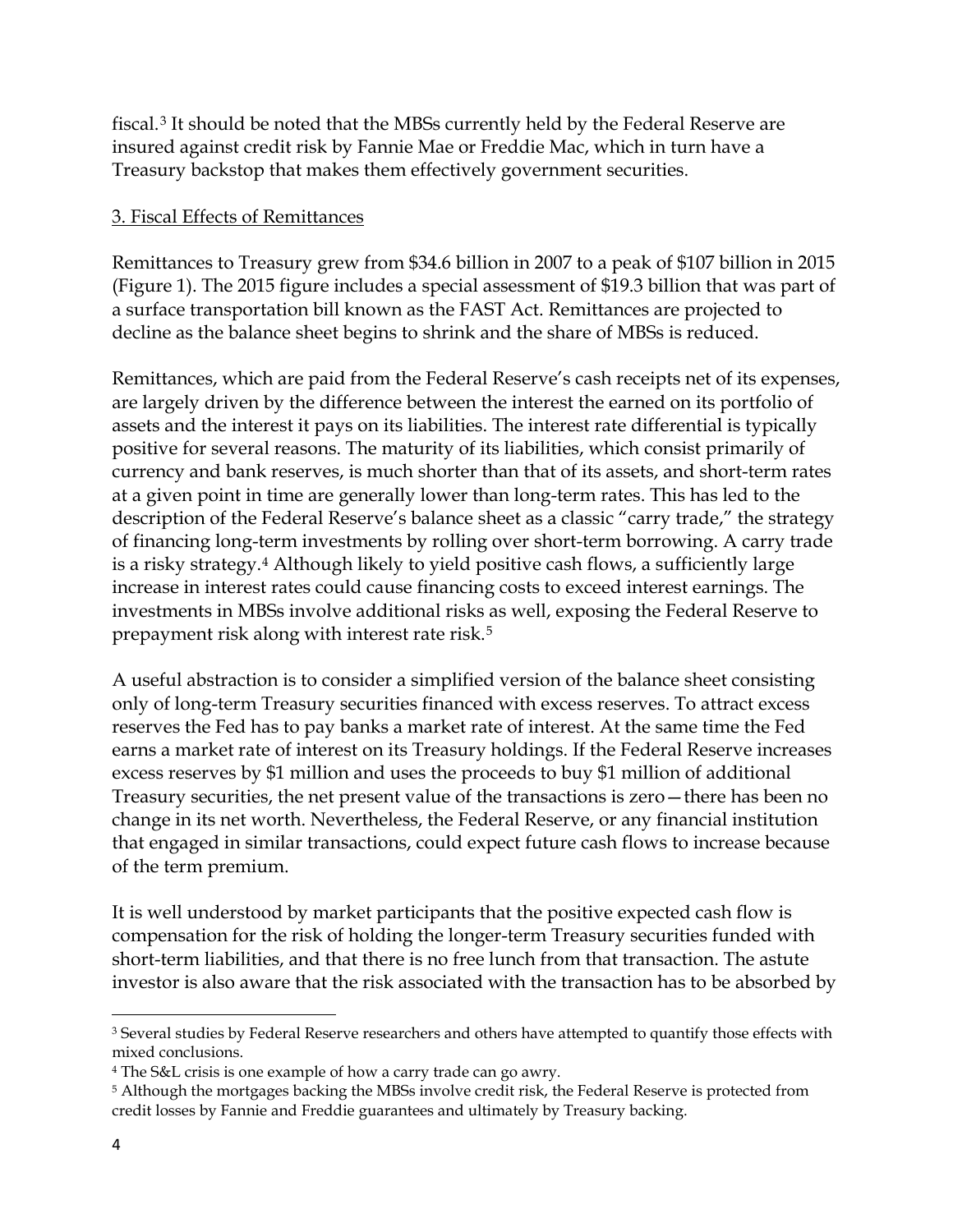some form of equity. That is, the reserves are only risk-free if there is a source of funds available to ensure they are repaid if the value of assets proves to be insufficient.

The same logic applies to the portfolio investments of a central bank. Positive cash flows arising from a carry trade strategy should be viewed as compensation for risk, not as free money. The risk ultimately falls on taxpayers, who serve as (conscripted) equity holders for any risky government investment. When the budget treats cash flows generated from a market risk premium as revenues but does not recognize an offsetting cost, it is arguably equivalent to levying a hidden tax that confiscates the risk premium to pay for additional spending.

It is well understood that cash accounting for financial transactions is misleading. That recognition has changed the way that most government credit programs are accounted for in the U.S. budget, which is on an accrual basis.<sup>[6](#page-5-0)</sup> Switching to accrual accounting for the Federal Reserve in the federal budget, if done correctly, would recognize that issuing \$1 million of reserves to fund \$1 million in assets creates no net profits, and would be a positive step towards reducing the fiscal effects of monetary policy in the United States.

l

<span id="page-5-0"></span><sup>6</sup> The current accrual treatment of credit only partially aligns with the underlying economics, and the situation is worse in many other countries. For an in-depth discussion of the accounting issues see: D. Lucas, "Evaluating the Cost of Government Credit Support: The OECD Context," Economic Policy.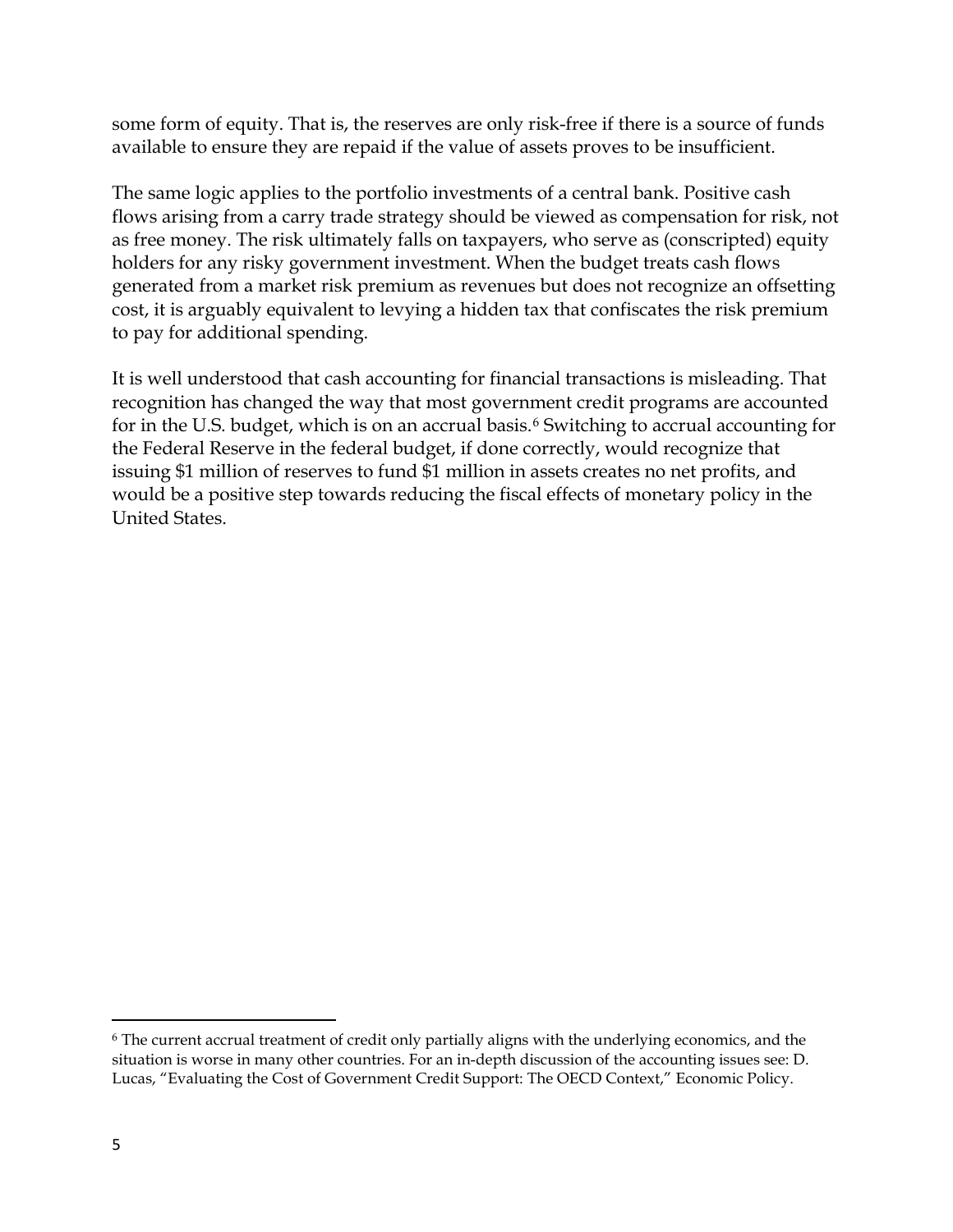



\* The Reserve Banks transferred to the Treasury \$19.3 billion from their capital surplus on December 28, 2015, which was the amount necessary to reduce aggregate Reserve Bank surplus to the \$10 billion surplus limitation in the Fixing America's Surface Transportation Act (FAST Act) that was implemented via an amendment to the Federal Reserve Act.

Source: Federal Reserve Press Release, January 10, 2017, "Federal Reserve Board announces Reserve Bank income and expense data and transfers to the Treasury for 2016"



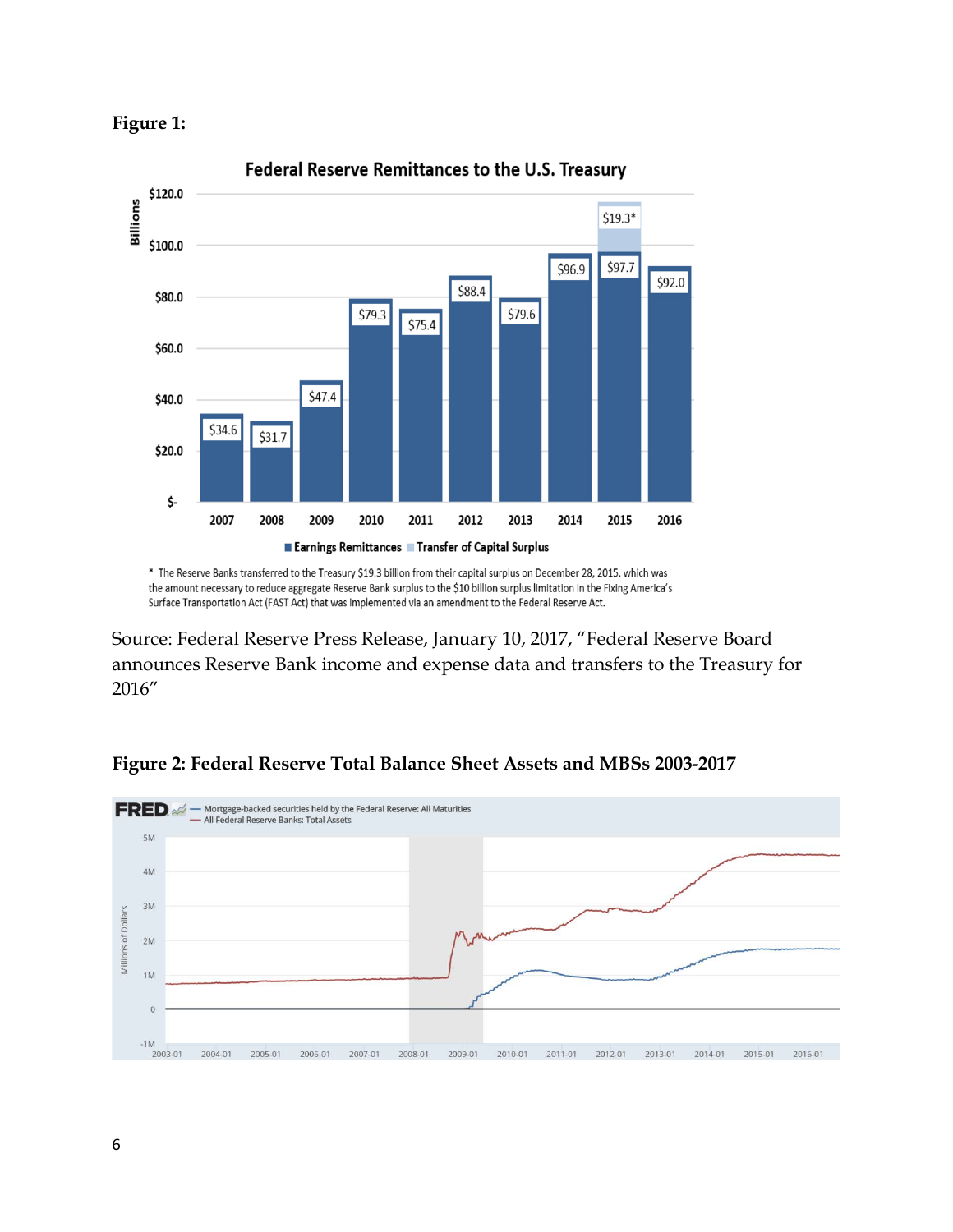# 4. Fiscal Effects of the Fed's Emergency Liquidity Facilities

To help restore liquidity and confidence to the financial sector during the financial crisis, the Federal Reserve created a variety of facilities through which it stood willing to purchase certain types of securities subject to various terms and restrictions. It also purchased assets from distressed financial institutions, such as purchases from AIG and Bear Stearns through its Maiden Lane facilities. The realized take-up amounts for those facilities are shown in Figure 3.



# **Figure 3: Funding Provided Through Selected Federal Reserve Programs**

Notes: Further information on the programs can be found in Appendix A.

TALF= Term Asset-Backed Securities Loan Facility; AMLF = Asset-Backed Commercial Paper Money Market Mutual Fund Liquidity Facility; CPFF = Commercial Paper Funding Facility.

a. The data for the American International Group (AIG) comprise the outstanding balance on the line of credit plus equity holdings in AIA Aurora Limited Liability Company (LLC) and ALICO Holdings LLC.

Analyzing the fiscal effects of the emergency facilities is a challenging undertaking. It requires understanding the structure of the many different facilities and the terms offered, and gathering often scarce information about the relevant prices and risks associated with the securities purchased under those facilities. Many judgements must be made about values in illiquid markets. Fortunately CBO undertook that task in 2010, using a definition of fiscal that is similar to the one proposed here.[7](#page-7-0) I will briefly highlight the most relevant findings, but would encourage interested readers to look at that study.

 $\overline{\phantom{a}}$ 

<span id="page-7-0"></span><sup>7</sup> For full disclosure, I was one of the authors of the CBO study.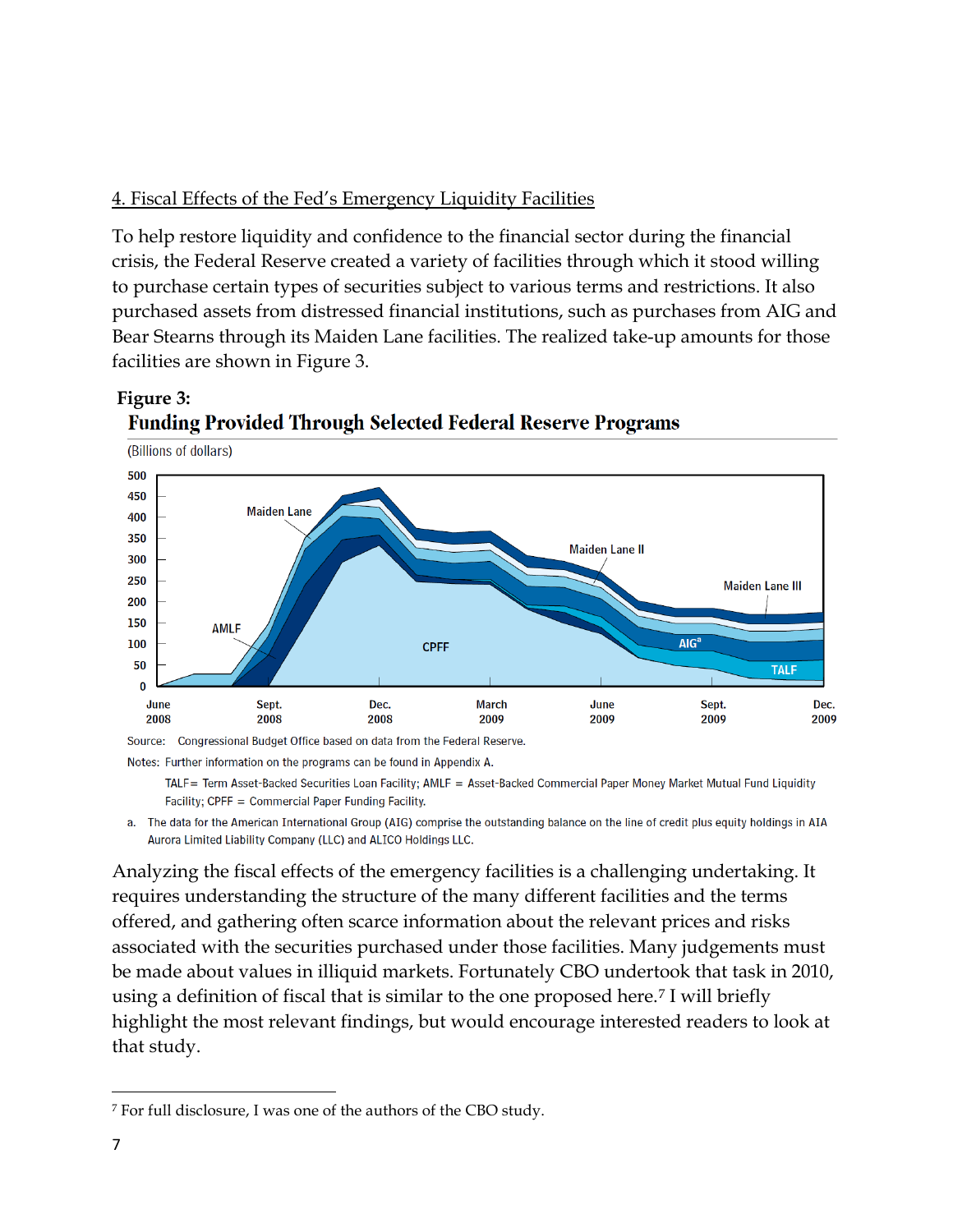The total fiscal cost of the emergency facilities was estimated by CBO to be \$21 billion. That figure is the present value of net payments from the government evaluated on a fair value basis over the expected life of the facilities. There are several reasons that the fiscal cost was found to be modest. Some programs involved large amounts of collateral and short loan maturities that protected the Federal Reserve from losses. Others, like the Maiden Lane facilities, exposed the Federal Reserve to considerable credit risk. However, most of those transactions were carried out on a fair value basis or through an auction mechanism that suggested the subsidies were negligible. Furthermore, some of the transactions shielded the Federal Reserve by putting TARP funds in a first-loss position. The programs judged to involve fiscal costs, most notably TALF, involved loans from the Federal Reserve that were backed only by risky collateral, that had administratively set rather than market-based interest rates, and that extended over horizons of months or years.

A few methodological notes may be useful in interpreting those findings. The fiscal cost concept used in CBO's analysis was *ex ante* fair value. The cost was evaluated prospectively, based on available information at the time a given facility was approved, requiring estimates of projected take-up rates over its lifetime. Caps on some of the facilities were increased or removed after their initial creation. Most of the facilities had a capacity far in excess of realized take-up rates, and the cost estimates included the possibility that market conditions could have further deteriorated or improved, affecting usage and security prices. During that period there was often a considerable difference between market prices and inferred fair value. Had the calculations been done at market prices the reported fiscal costs would have been considerably higher, but still modest relative to the amount of credit extended by the Federal Reserve under the facilities.

Fiscal effects throughout this note have been measured in terms of cost and not of benefit. That is in keeping with the normal practice in budgetary accounting of only quantifying costs. The broader societal benefits could be much larger than the costs; they are certainly harder to estimate. The less ambitious goal here is to measure fiscal actions by the Federal Reserve in a way that is comparable to how other fiscal actions are evaluated.